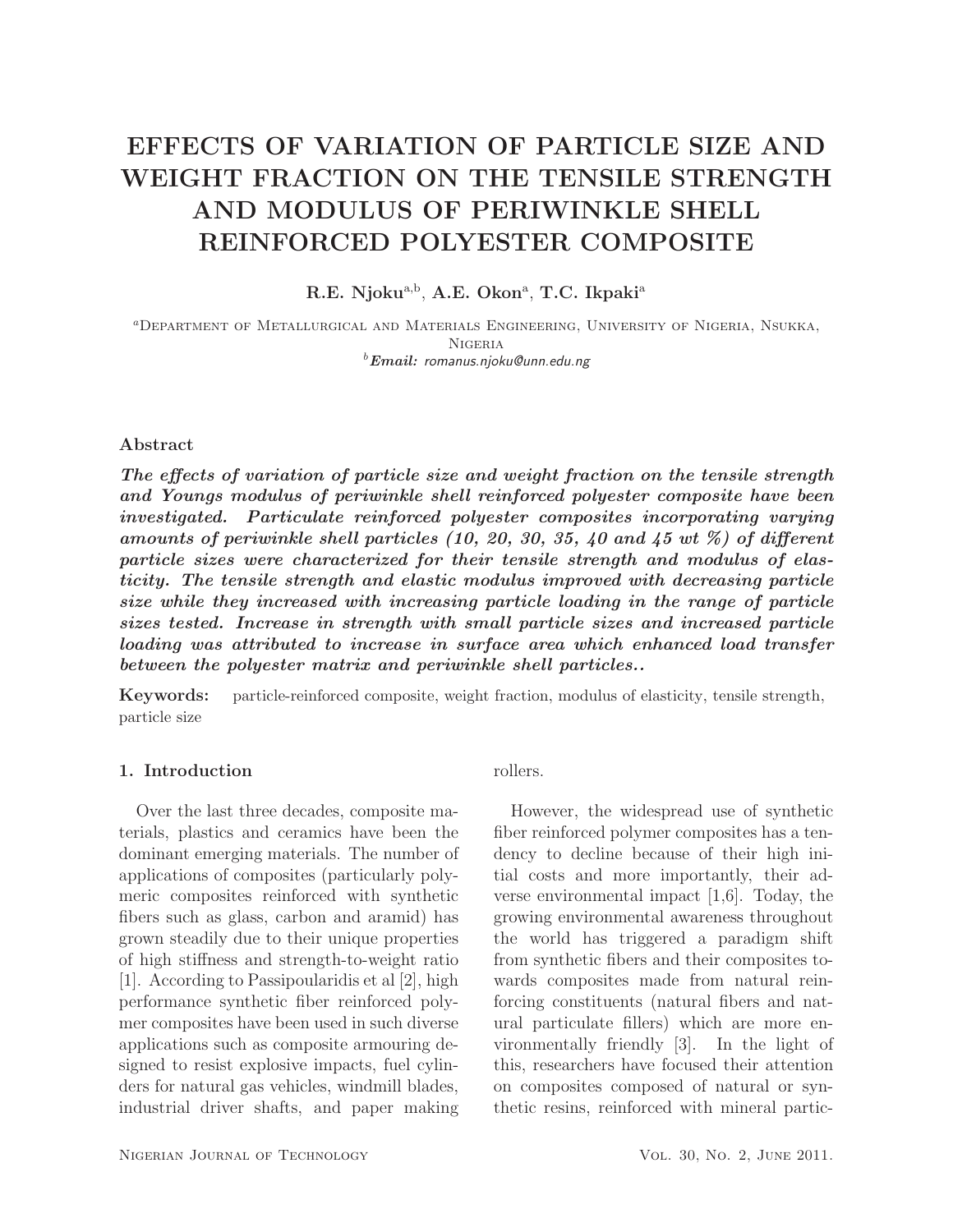ulate fillers or natural fibers and manufacturing of high-performance engineering materials from these renewable resources has also been pursued by researchers since renewable raw materials are environmentally sound and do not cause health problems [4,5].

Polymer matrix composites can be reinforced with fibers (synthetic or natural), whiskers and particulate materials. Commonly used particulate fillers include: talc, calcium carbonate, kaoline, silica and carbon black [7]. These materials are not readily available, hence the need to source for other potentially suitable reinforcing constituents for polymer matrices. Whereas the use of some renewable particulate materials such as rice husk [8], coconut ash [9], wood flour [10], and palm kernel shell [11], as reinforcing phase in polymer matrices have been reported in the literature, researches on the potency of periwinkle shell particles as a reinforcing phase of polymer matrix systems are limited. Periwinkle shells have, however been reportedly used as coarse aggregates in concrete works [12].

Periwinkles are abundant in riverine areas of Nigeria and their shells are waste products of the processing of these sea animals. If (periwinkle shell) found to be good reinforcement of polymer matrices, aside from the technical benefits, our environment would be rid of some solid pollutants and our gross domestic product would improve. This work investigated the potency of periwinkle shell particles as reinforcement of polyester matrix. It also studied the effects of particle size and variation of weight fraction of each particle size on the tensile strength and Youngs modulus of a particulate reinforced polymer composite.

#### 2. Particulate Reinforced Polymers

Particulate fillers used as reinforcements in polymer systems may be classified as natural and synthetic. Natural fillers include minerals such as calcium carbonate, koaline, mica, talc and some agricultural bye-products while synthetic fillers include processed mineral prod-

# 88 R.E. NJOKU, A.E. OKON and T.C. IKPAKI

ucts such as carbon black, fumed silica, aluminum hydroxide [13,14]. The sizes of particulate fillers range from  $0.1\mu$ m to about 2mm. However, nanosized particles have been developed. According to Leng T.P. [14] and Kim et al [15] particulate fillers impart equal strength in all directions compared to fibers that offer unidirectional reinforcement. Again their incorporation in polymers lead to increase in stiffness, higher resistance to distortion by heat, low shrinkage, low coefficient of thermal expansion and high resistance to permeation of gases and liquids [13,15].

#### *2.1. Periwinkle shell*

The periwinkle shell is a naturally occurring outer shell covering of a periwinkle (Turritella communis). It is an external exoskeleton which protects the winkles from their predators and mechanical damage. Structurally, the wrinkle shell has several layers and is typically made of an organic matrix (conchiolin) which is bonded with calcium carbonate precipitates. These calcium carbonate-filled organic matrix shells are impervious to water and this property makes it possible for periwinkle shells and their derivatives to have very wide applications [17].

# *2.2. Relationship between weight fraction and volume fraction*

The volume fraction  $(v_p \text{ and } v_m)$  for particle and matrix respectively and weight fraction  $(w_p \text{ and } w_m)$  of particulate composite laminate is defined as follows:

$$
v_p = \frac{V_p}{V_c} \quad \text{and} \quad v_m = \frac{V_m}{V_c} \tag{1}
$$

where  $V$  is volume of constituents and subscripts  $p$ ,  $c$  and  $m$  refer to the particle, composite and matrix, respectively.

Similarly,

$$
w_p = \frac{W_p}{W_c} \quad \text{and} \quad w_m = \frac{W_m}{W_c} \tag{2}
$$

 $w_p$  and  $w_m$  are weight fractions of particle and matrix respectively and  $W$  is the weight of constituent. A relationship between the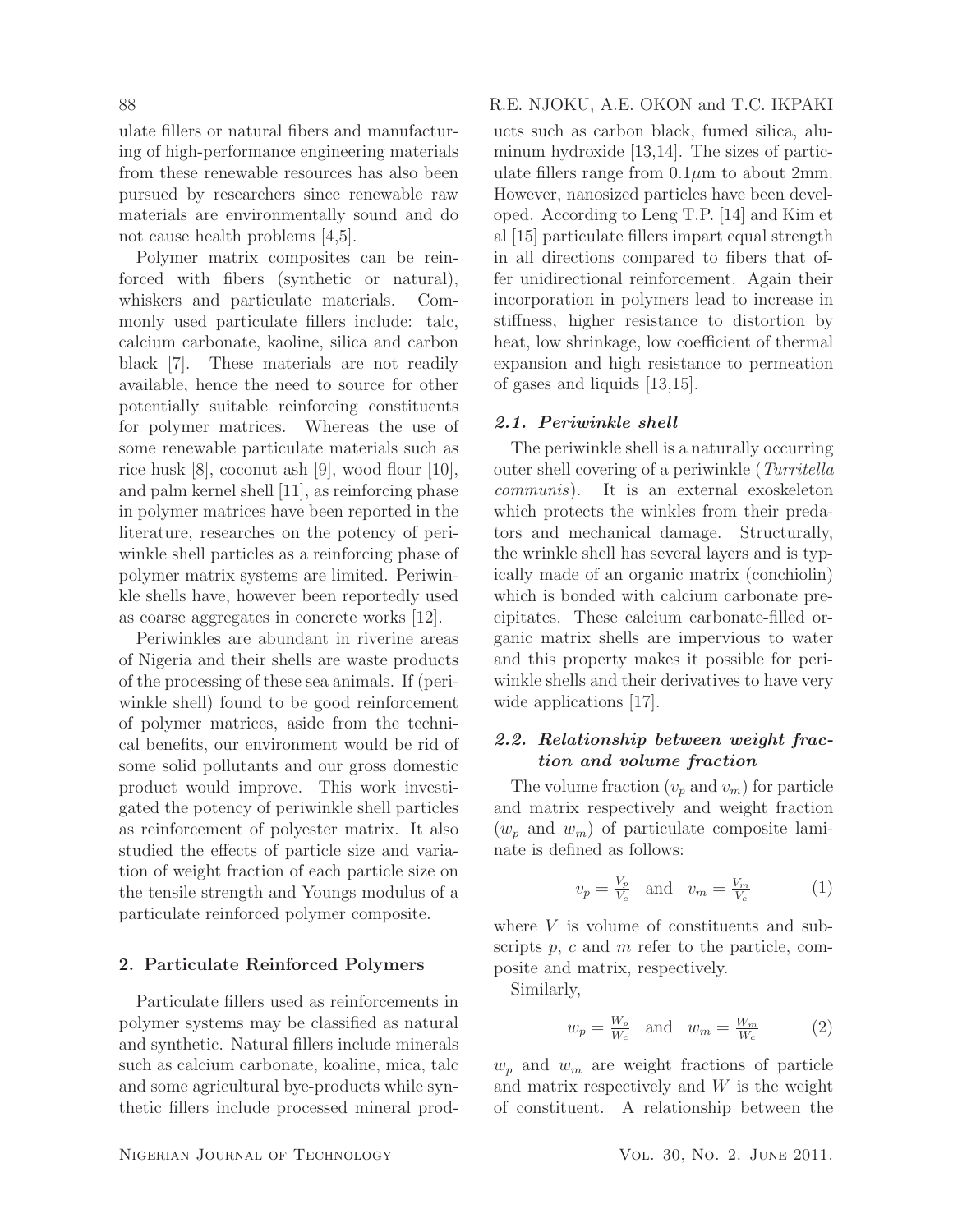weight fraction and volume fraction can be established by introducing the density  $(\rho)$  of the composite and its constituents. Essentially,

$$
\rho_c = \rho_p v_p + \rho_m v_m \tag{3}
$$

Recall that

$$
w_p = \frac{W_p}{W_c} = \frac{\rho_p V_p}{\rho_c V_c} = \left(\frac{\rho_p}{\rho_c} v_p\right) \tag{4}
$$

and similarly

$$
w_m = \frac{W_m}{W_c} = \frac{\rho_m V_m}{\rho_c V_c} = \left(\frac{\rho_m}{\rho_c} v_m\right) \tag{5}
$$

At any composite strain  $\varepsilon_c$  prior to fracture, the stresses in the matrix  $(\sigma_m)$  and particle  $(\sigma_p)$  can be obtained from:

$$
\sigma_m = E_m \varepsilon_c \tag{6}
$$

and

$$
\sigma_p = E_p \varepsilon_c \tag{7}
$$

where  $E_m$  and  $E_p$  are the Youngs moduli of matrix and particle respectively. The composite stress  $(\sigma_c)$  is given by:

$$
\sigma_c = \sigma_p v_p + \sigma_m (1 - v_p) \tag{8}
$$

and the axial Youngs Modulus of the components obtained from equation (9.0) below:

$$
E_c = E_p v_p + E_m (1 - v_p)
$$
 (9)

#### 3. Materials and Method

#### *3.1. Polyester*

Polyester is produced when dihydric alcohol like ethylene glycol reacts with an aromatic acid like phthalic acid to produce a polymeric ester. Polyester has the physical and mechanical properties shown in Table 1 [16].

#### *3.2. Filler preparation*

The periwinkle shells were sun dried, ball milled and thereafter, classified by sieving using hand sieves and the following particle sizes were obtained: 400, 600, 800 and  $1000 \mu m$ .

Table 1: Physical and mechanical properties of Polyester

|                    | Density Melting | Thermal            | Youngs  | Tensile  | Ductility |
|--------------------|-----------------|--------------------|---------|----------|-----------|
| $(g/cm^3)$ pt (°C) |                 | Expansion          | modulus | strength | (%)       |
|                    |                 | $(x10^{-6}K^{-1})$ | (GPa)   | (MPa)    |           |
| - 21               | 154             | 120                |         | 45       | 30        |

#### *3.3. Composite preparation*

The hand lay-up technique was employed in producing the composite laminates used in this work. Four different particle sizes of ground periwinkle shell were used. Appropriate quantities of reinforcing constituents were determined and mixed with proportionate amounts of polyester resin to give: 10%, 20%, 30%, 35%, 40% and 45% weight fractions of periwinkle shell particles. The "mix" was vigorously stirred to ensure homogeneous dispersion of the periwinkle particles in the resin after the additions of methyl ethylketone peroxide and cobalt nephthenate which served as a catalyst and accelerator respectively during curing of the polyester resin to give a solid laminate.

#### *3.4. Tensile test*

The tensile test of the composite laminates was measured using a universal tensile machine. The test specimens are rectangular in shape with dimensions  $150 \times 15 \times 3$ mm. A cross head speed of 5mm/minute and specimen guage length of 50mm was used.

#### 4. Result and Discussion

# *4.1. Effect of particle size on Young's modulus and strength of periwinkle shell reinforced polyester composite*

Young's modulus is a measure of the stiffness of a material and is defined as the ratio of stress to strain of a material at the elastic stage of a tensile test. The effect of particle sizes on the elastic modulus of polyester/periwinkle shell particle composite is shown in figure 1.0  $(A - F)$ . It is seen that there is a negligible effect on the modulus of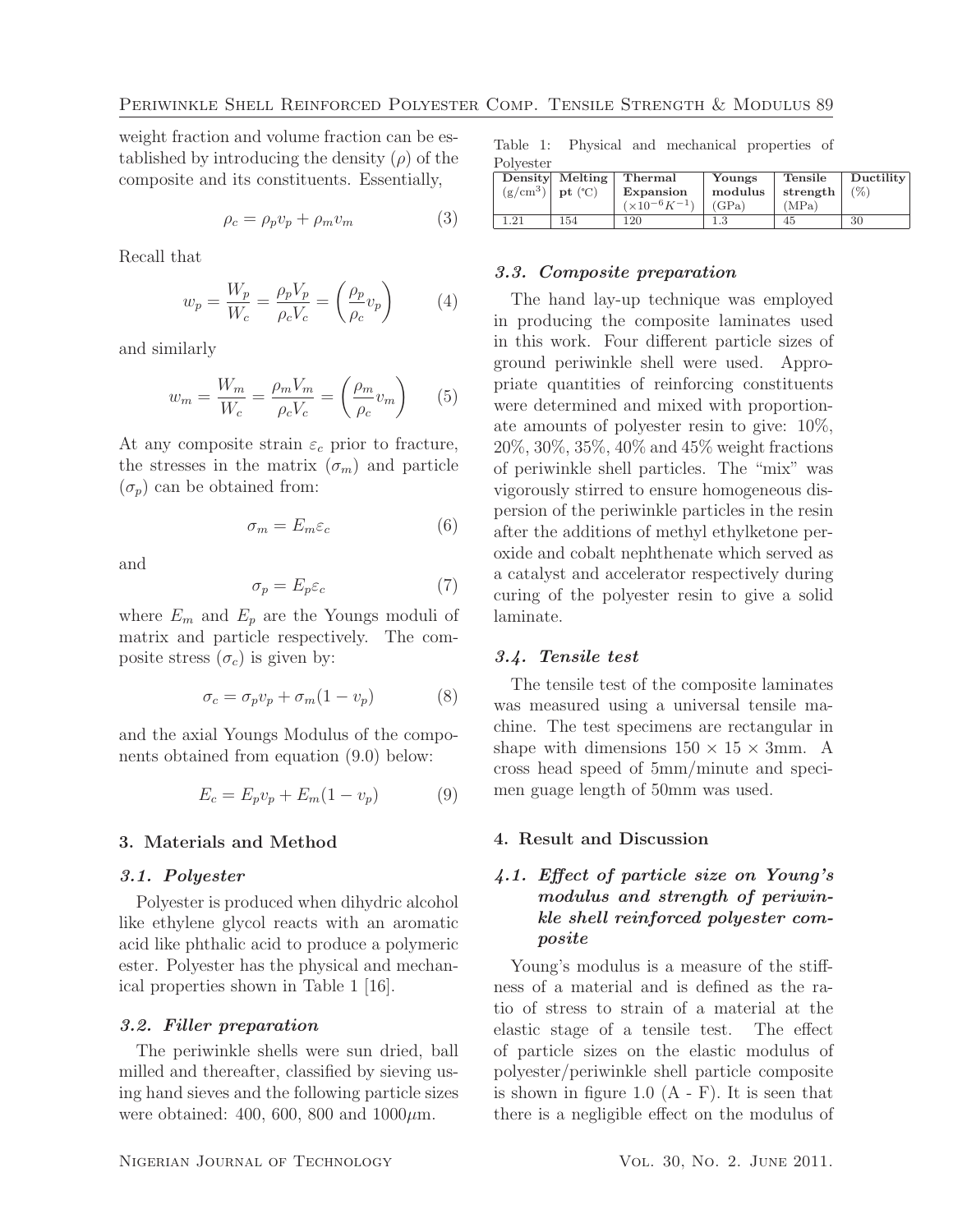

Figure 1: Effects of particle size on Young's modulus and tensile strength of periwinkle shell reinforced composite.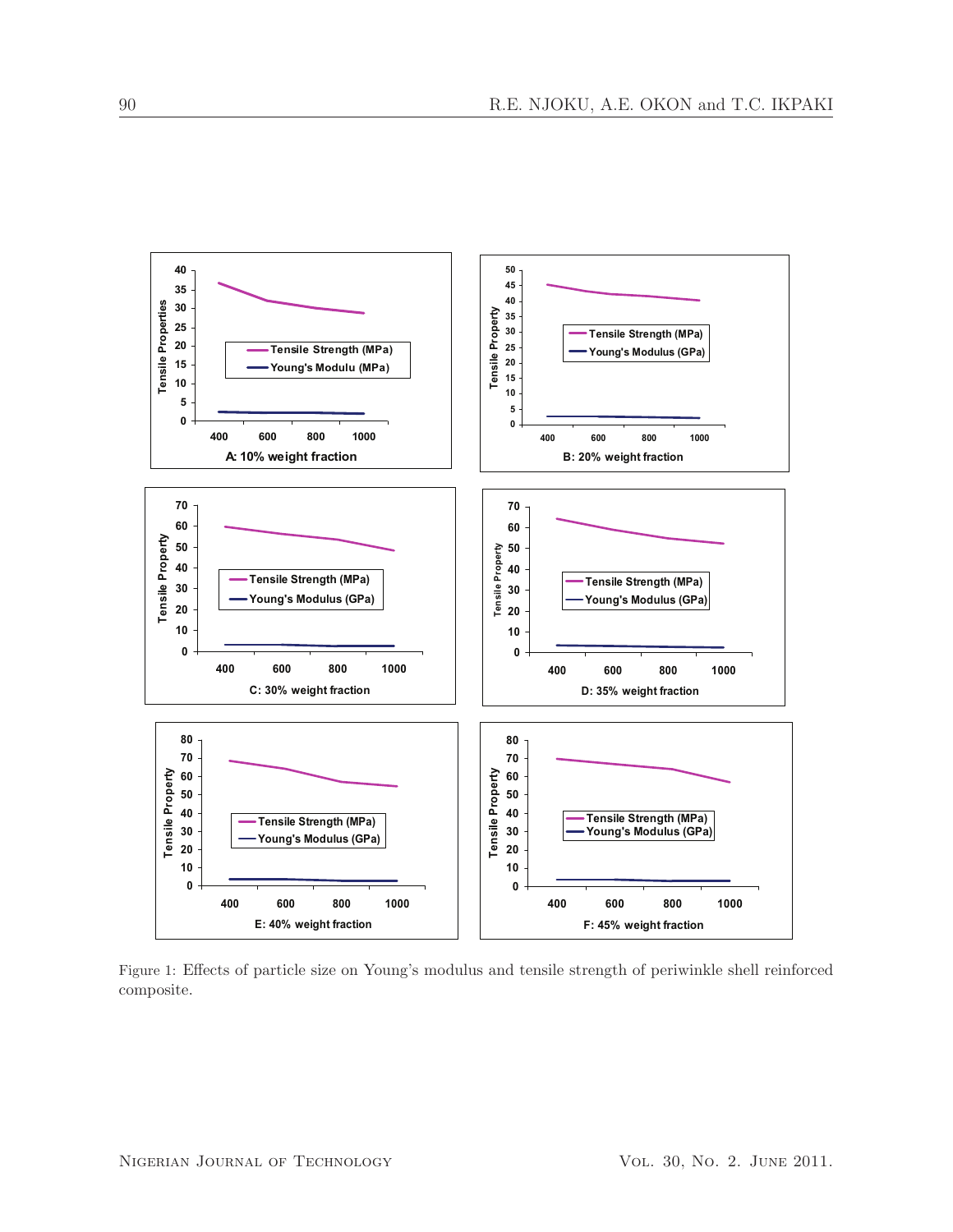the composite laminate as the particle size is varied in the range of particle sizes studied.

Spanoudakie et al [18], studied the effect of particle size on the elastic modulus of epoxy/alumina trihydrate composites and reported that modulus is not very much affected by particle size. S.Y. Fu et al [19], in his work titled, "effects of particle size, particle/matrix interface adhesion and particle loading on mechanical properties of particulate polymer composite" reported that the particulate composite modulus is insensitive to particle size but when the particle decreased to a critical value (usually in the nano size range), the effect on the composite modulus is more significant with modulus increasing with decreasing particle size below this critical value.

The elastic modulus of a particulate - polymer composite is generally determined by the elastic properties of its components (matrix and particles), particle loading and aspect ratio [20, 21, 22]. Since the modulus of inorganic particles is usually much higher than that of polymer matrices, the composite modulus is enhanced by adding particles to the matrix. Many empirical equations have been proposed to predict the modulus of particulate - polymer composites, some are stated below: Einstein [24], proposed that the Youngs modulus of particulate composite may be predicted by the following equation:

$$
E_c/E_m = 1 + 2.5V_p \tag{10}
$$

Where  $E_c$  and  $E_m$  are Young's modulus of composite and matrix respectively and  $V_p$  is particle volume fraction. This equation implies that the composite modulus is independent of particle size and predicts a linear relationship between  $E_C$  and  $V_p$ . Guths equation [25], stated as:

$$
E_c/E_m = 1 + 2.5V_p + 1.44v_p^2 \tag{11}
$$

added a particle interaction term in the Einsteins equation. The linear term is the stiffening effect of individual particles and the second power term is the contribution of particle interaction.

The effect of particle size on the tensile strength of polyester/periwinkle shell composites is shown in figure 1 (A - F). It is clearly shown that for a given particle weight fraction, the composite strength increases with decreasing particle size. Smaller particles have a higher total surface energy for a given particle loading. Strength increases with increasing surface area of the filled particles through a more efficient stress transfer mechanism. Addition of particles leads to an increase in strength and smaller particles give better reinforcement. This is in agreement with Buggy, et al [21] who investigated the mechanical properties of kaoline filled nylon 6 composites and found that the composite strength increases with decreasing mean particle size.

# *4.2. Effect of weight fraction on tensile strength and Young's Modulus of periwinkle shell reinforced polyester composite*

Figures 2 and 3 show the effects of weight fraction on the strength and modulus of polyester/periwinkle shell composites. The figures show that for a particular particle size, both strength and modulus increase with increase in periwinkle shell particle weight fraction. This is in agreement with Sumita et al [26] findings in their work titled, "effects of reducible properties of temperature, rate of strain and filler content on tensile yield strength of nylon 6 composites filled with ultrafine particles". According to Fu et al [23], besides particle size and loading, the particle/matrix interfacial adhesion also significantly affects the strength of particulate composites.

Fu et al [23], explained that effective stress transfer is the most important factor which contributes to the strength of two-phase composite materials. For poorly bonded particles, the stress transfer at the polymer/particle interface is inefficient. Discontinuity in the form of debonding exists because of non-adherence of particles to polymer. Thus the particle cannot carry any load and composite strength de-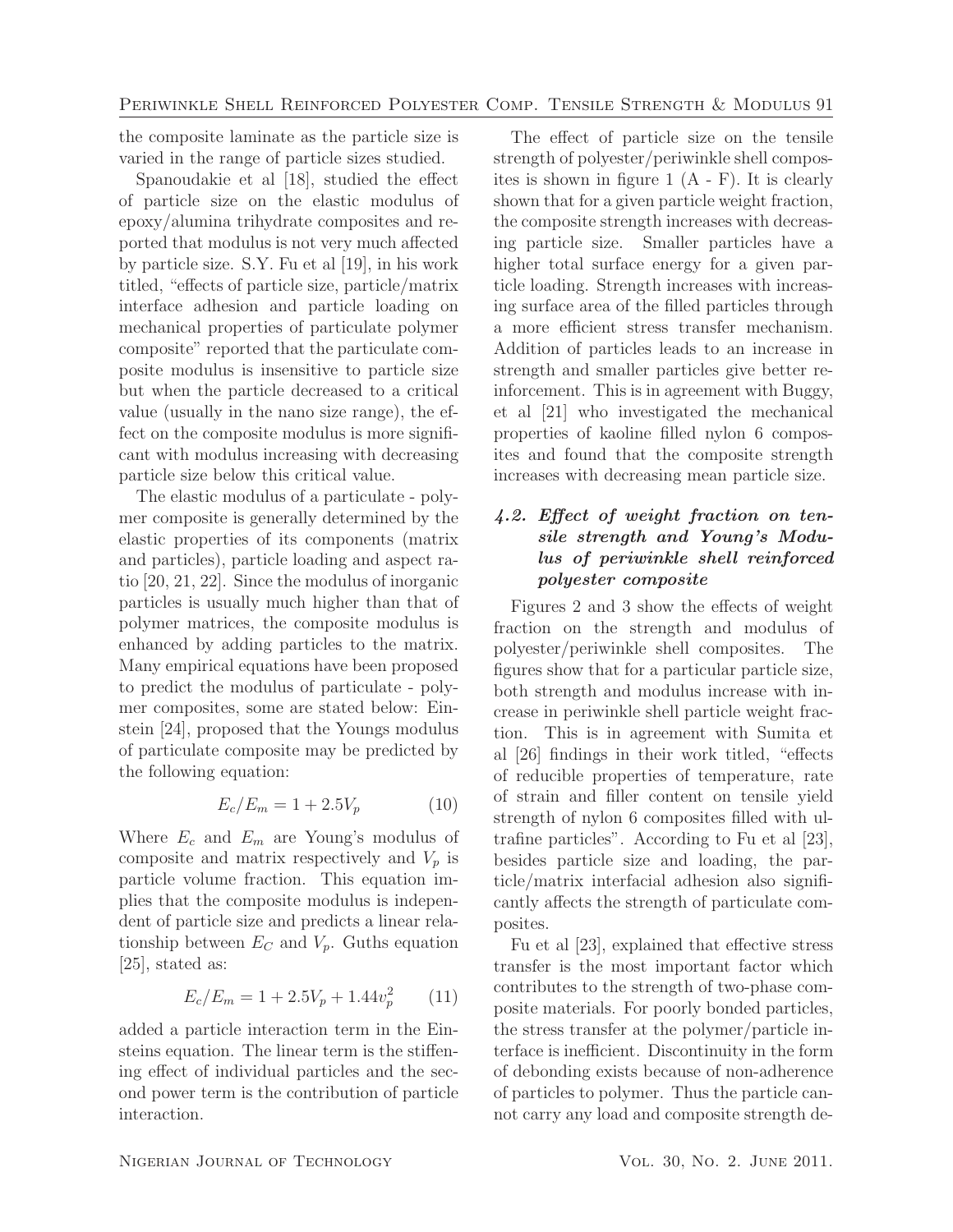

Figure 2: Effects of variation of weight fraction on the tensile strength of polyester/periwinkle shell particles composite.

creases with increasing particle loading. However, for composites containing well-bonded particles, addition of particles to a polymer leads to an increase in strength especially for nano-particles with high surface areas [23].

# 5. Conclusion

The following main conclusions are drawn from this work:

- 1. Periwinkle particle size within the range of particle sizes (400 - 1000m) studied has negligible effect on the Youngs modulus of polyester/periwinkle shell particle composite.
- 2. The tensile strength of periwinkle shell reinforced composite increases with decreasing particle size.
- 3. Both tensile strength and Youngs modulus of the composite material increase with increasing weight fraction of periwinkle particles in the composite laminate.

## References

1. Mishra, S., Tripathy, S and Nayak, S. Novel Eco-friendly Biocomposites, Biofiber reinforced Biodegradable Polyester amide composite-fabrication and properties evaluation. Journal of Reinforced Plastic Composite, Vol. 21, No. 1, 2002, pp 55 - 70.

- 2. Passipoularidis, V.A. and Philippidis, T.P. A study of factors affecting life prediction of composites under spectrum loading. International Journal of Fatigue, Number 31, 2009, pp 408 - 417.
- 3. Wretfors, C. and Svennerstedt, B. Biofibre Technology used in military applications An overview. JBT Rapport, No. 142, 2006, pp 1 - 40.
- 4. Kandachar, P. and Brouwer, R. Applications of Bio-composites in Industrial Production. Materials Resources Society Symposium Proceedings, No. 702, 2002, pp. 101 - 112.
- 5. Anon, J. The Competitiveness of National Fibers based composites in Automotive sector. Materials Resources Society Symposium Proceedings, No. 702, 2002, pp. 113 - 139.
- 6. Mohanty, A.K. and Drzal, L.T. Surface modification of Natural Fibers and Performance of the resulting Biocomposites An overview. Composite Interface, vol. 8, No. 5, 2001, pp. 313 - 343.
- 7. Ishid, H. Introduction to Polymer Composite Processing. Polymer Science, Vol. 17, No. 10, 1979, pp. 1807.
- 8. Ahmad, I and Mokhilas. An investigation on the potential of rice husk ash as fillers in recycled PET for Rice Husk/polyester composites. Advanced Materials, Vol. 20, 2005, pp. 180 - 250.
- 9. Nimityongskul, P and Daladar, T. Use of coconut husk ash, corn cob ash and peanut shell ash as fillers in polymer composites. Journal of polymer composites, No. 1, Vol. 25, 1995, pp. 35 - 44.
- 10. Nicole, M. and Rowland, R. Effects of wood fiber characteristics on Mechanical Properties of Wood/Polypropylene Composites. Wood and Fibre science, Vol. 35, No. 2, 2003, pp. 120 - 133.